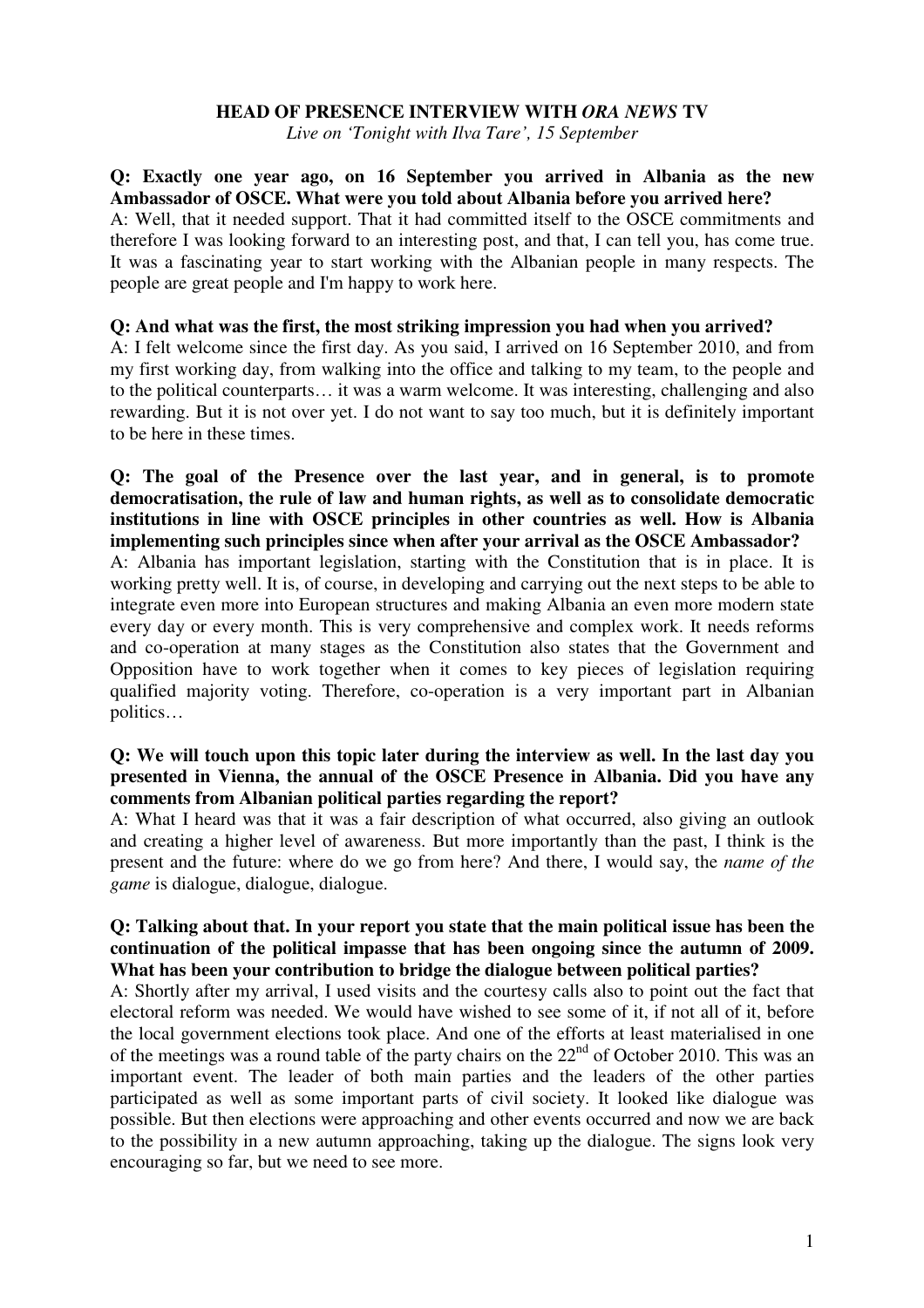**Q: So Mr. Ambassador, I'm going to quote a part of your report, which says that 'when all sides begin to fully understand what being in Government and being in Opposition actually means within a democratic system, will be the time when Albania will be able to make significant headway on the reform agenda. You are in constant contact with Albanian politicians. Do you think such understanding – of what it means to be in Government and in Opposition - has been finally reached?**

A: Some of it has been reached and that includes also some important parts. But it is not complete. To really co-operate is also important for Government and Opposition to identify where common ground is needed to move Albania forward. And the European Integration process is clearly one that needs common ground. For key decision making, a lot of unanimity and consensus is needed, which can be found through dialogue and then finally lead also to decisions in lawmaking requiring the qualified majority. Therefore, a true Government and a true Opposition can exclude any political struggle when it comes to European integration and can include their points in solution-oriented dialogue. And to come to that solution is very important, and the feeling that responsibility and finally delivering what is expected will bring the Albanian people and Albania at large forward.

## **Q: There is always debate, especially in the public eye on who should be more tolerant – the Government or the Opposition regarding decisions and statements that they should make. Do you have any comments on who should be more tolerant?**

A: Let me say that adding spice, making political dialogue spicy is not only legitimate, but also important to retain public interest. Of course, the Government has every political and legal right to be in the lead – that's what it was elected for. But it should also be more forthcoming since it is in a somewhat more comfortable position being in the lead. Of course, respect and more tolerance are needed when reaching out to the Opposition. The Opposition has to answer with at least a similar degree of respect and also do its outmost to exclude topics from the political fight where clearly they come together and a joint solution is needed. Understanding and respect from both sides and engaging in a truthful dialogue is key.

# **Q: But there is another fact that we are coming from a political impasse since autumn 2009. And I'm sure you have shared this opinion with Albanian politicians as well. Should we hold someone responsible for this impasse?**

A: It is a responsibility to be shared I would say. And I am not here to reopen the counts, clearly not after one year and probably I will not do it later either. It is important to look forward. Both sides have stated their opinions and views on what has occurred. Now it the moment and now is high time - and I have made this very clear in my report last week in Vienna - to look forward. Enough time has passed and dialogue is now the *name of the game*, with the focus on European Integration and that needs understanding and a meeting somewhere in the middle from both sides.

## **Q: A personal impression in fact, after reading your report, it was that this is the first report of OSCE Presence that was transmitting a clear message. In the conclusion of your report you said that the message is simple: 'More than enough time has been lost already. If you really want to show the Albanian public and your international partners that you take your responsibilities and obligations seriously, then this is the time to go and work on the political agenda…' How have Albanian politicians reacted when you conveyed this message to them?**

A: What is happening this week is very important. It is after summer recess that the parliament convened again in the presence of all parties, all members of Parliament from both sides. This is an important start. Now the engagement of dialogue and a constructive introduction of good ideas, good drafts for common lawmaking when it comes to European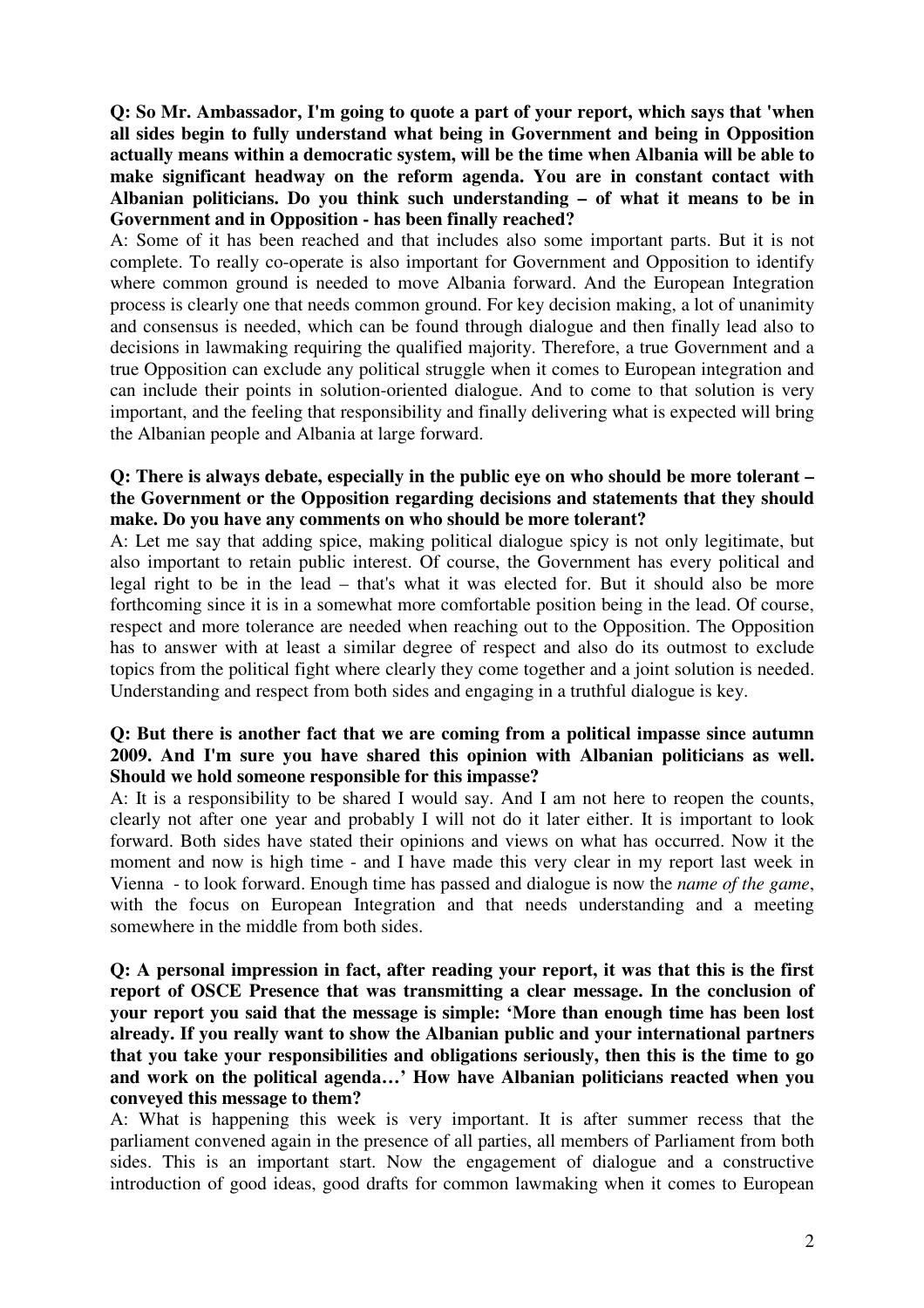integration is necessary and has just started. The reactions from parliamentarians, politicians in general were quite obvious. Everybody either openly or indirectly admitting that constructive work is needed for moving ahead. On the other hand, there are important issues also that have to be solved before that. But now after summer recess, I have the impression that the situation has improved and there is more forward looking than before the summer. So a more constructive time has just started and I hope that I am not wrong.

# **Q: I hope that too…In the final report of OSCE/ODIHR of the 8 May 2011 elections it is stated that regarding the Tirana elections the adjudication of appeals in the Electoral College in the adjudication of appeals from the Electoral College in the post- election period presented a variable picture. Mr Ambassador what does a variable picture means?**

A: This is, of course, more a question for ODIHR and Mr Stonestreet who visited Tirana this week to explain. If I remember well, some 56 appeals were taken to the Electoral College. The ODHIR report stated that it was a variable picture. I think that referred mainly to Tirana and I believe they spell it out in the report.

# **Q: When you say it was ODIHR and not OSCE, does it mean that you think differently from ODIHR?**

A: They are in the lead when it comes to election observation and they work like the Presence in Albania under the OSCE family so we are brothers and sisters but we share the work: they do the observation, we assist on electoral reform. Electoral Reform in our case is in the mandate that means we are tasked to provide assistance when it comes to electoral code reform.

#### **Q: During a meeting these days of the leader of the Opposition, Rama with Mr Stonestreet, Rama said that the ODIHR report on election was objective, clear and helped in a way calming the political tension. Do you share this opinion?**

A: I think this is an important view of one of the key politicians in this country and should be not definitely underestimated.

# **Q: Most of the recommendations contained in the 2009 OSCE/ODIHR final report as well as those of OSCE/ODHIR and Venice Commission Joint Legal opinion of 2009 are also directly applicable on the 2011 local elections. What will be the role of the OSCE to make sure that for next 2013 elections these reforms will be done?**

A: One of the appeals I've repeated and I will clearly say again: It is now time to make use of the weeks and months ahead in discussing how to adjust the Electoral Code and made good use, in time before the mid of next year, because more events are coming up, among them also the centenary of Albanian Independence in 2012. But even more important in 2013 are the next scheduled general elections and legislation, especially key legislation like the Electoral Code should be well in place before then and ideally one year before. So the ideal time that we would see a decision making finalizing a new Electoral Code is by June 2012

## **Q: I am used with the idea that the ideal things never happen or being idealistic is not a feature that describes Albanians. What will happen if …**

A: But it can happen. So some things are ideal and people are optimistic here and are looking forward that the political class can deliver. And I am sure that they can deliver. They have understood that they have to move forward.

# **Q: There is another suggestion of the OSCE/ODIHR final report to change the composition formula of the Central Election Commission in order to increase confidence**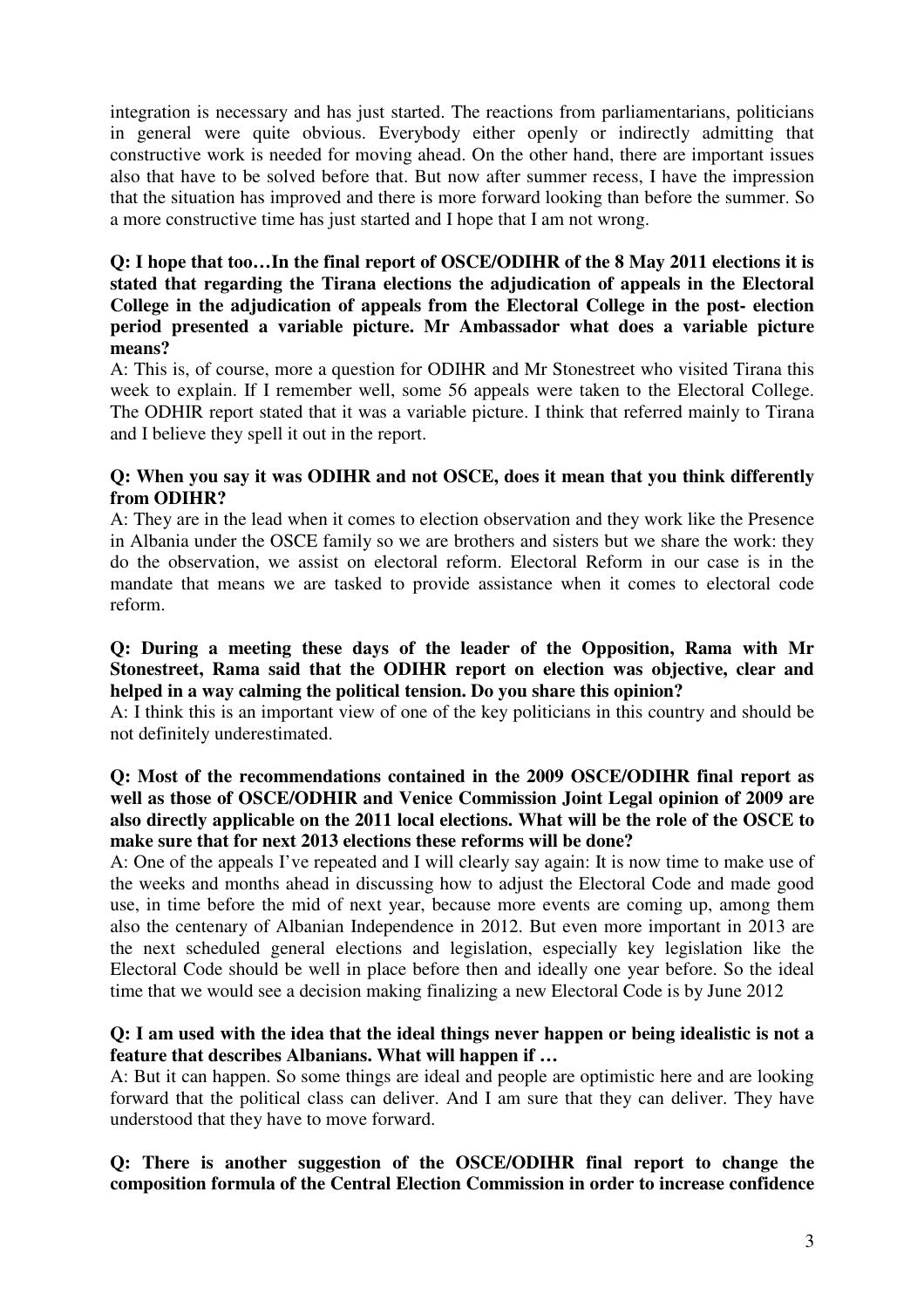## **in its independence and in its impartial application of the electoral code. What would be a good formula for Albania? What is your suggestion?**

A: Of course the final suggestion I would definitely leave to the political parties involved. But perhaps let us re-visit the models that existed also here in Albania before. The current model leaves practically everything to the two main camps; seven members, all seven nominated by the political parties. Before the adjustments in 2008, the political parties did not have the majority. Others could nominate; be it from the judiciary or be it from the President. So the composition was more mixed. So perhaps it is worthwhile looking and comparing the recent experience with the former experience and perhaps takes up some elements from former models to come at less partisan solution.

#### **Q: Do you have a ready made recipe to suggest to Albanian politicians regarding the formula of the composition of the CEC?**

A: I would limit it to the directions, not having it in the parties' hands, also involving other key institutions for example the President, to have it less partisan and more technical. The rest should be part of the discussion between the key players.

# **Q: There has been a discussion before the election. It always happen this discussion to have a CEC formed by civil administration and civil workers. Do you think that might be a good solution?**

A: It is a possible solution. And when all the political players agree or at least the majority of them agree, it could be a solution. But I do not see a need to fully or completely exclude parties from that. One model in the past had from each camp at least one partisan member in there, which is also necessary from the transparency point of view. It makes sense to find the right blend. It is certainly worth discussing and that should be done between the leaders I would say, assisted by experts within the party and also hopefully from civil society.

**Q: Mr Ambassador, in the first interview in this studio, on May 24 th , while discussing Tirana's elections you told me that mistakes are human, referring to when votes were misplaced in the wrong boxes and you didn't want to comment then back on the decision of the CEC to open those ballots. But you said that the counting of the votes was correct at that time. Let's listen a short clip from that interview and come back in the studio. Now back in the studio. In the report you claim that the Electoral Code should be amended to address the validity of ballots cast in the wrong ballot box, procedures for including such ballots in the table of results, and the procedures to be followed in case of discrepancies when the number of ballots cast exceeds the number of signatures in the voter list. Do you have a concrete formulation of such procedures?** I **mean, the fact that it was not predicted in this elections but it was applied. Does it make the suspicion that it was not right to use it this time since we do not have concrete procedures for this particular aspect of the wrong votes?**

A: Not everything needs to be defined. When you do thing in the good spirit, so you do it right. When you find what the voters wanted to express on Election Day, and do that openly, then under normal circumstances it is fully acceptable. You also ask what I would recommend for the future. Again, it is most important that the partners here, and I now purposely say partners come to terms on how to organize future elections. Therefore, I would not like to make any readymade proposals. But there are several possible solutions either having all the votes cast to one box, then one would have to adjust the counting procedures, to make life easier for the counters because it has not been easy in the past. When it is decided to keep, like in the Tirana case, two levels, four boxes all together, one could say all boxes are opened, the ballot sheets are separated, stacked, put in order and then counted; to avoid that otherwise the invalid votes are either forgotten or omitted. That would correspond to the most general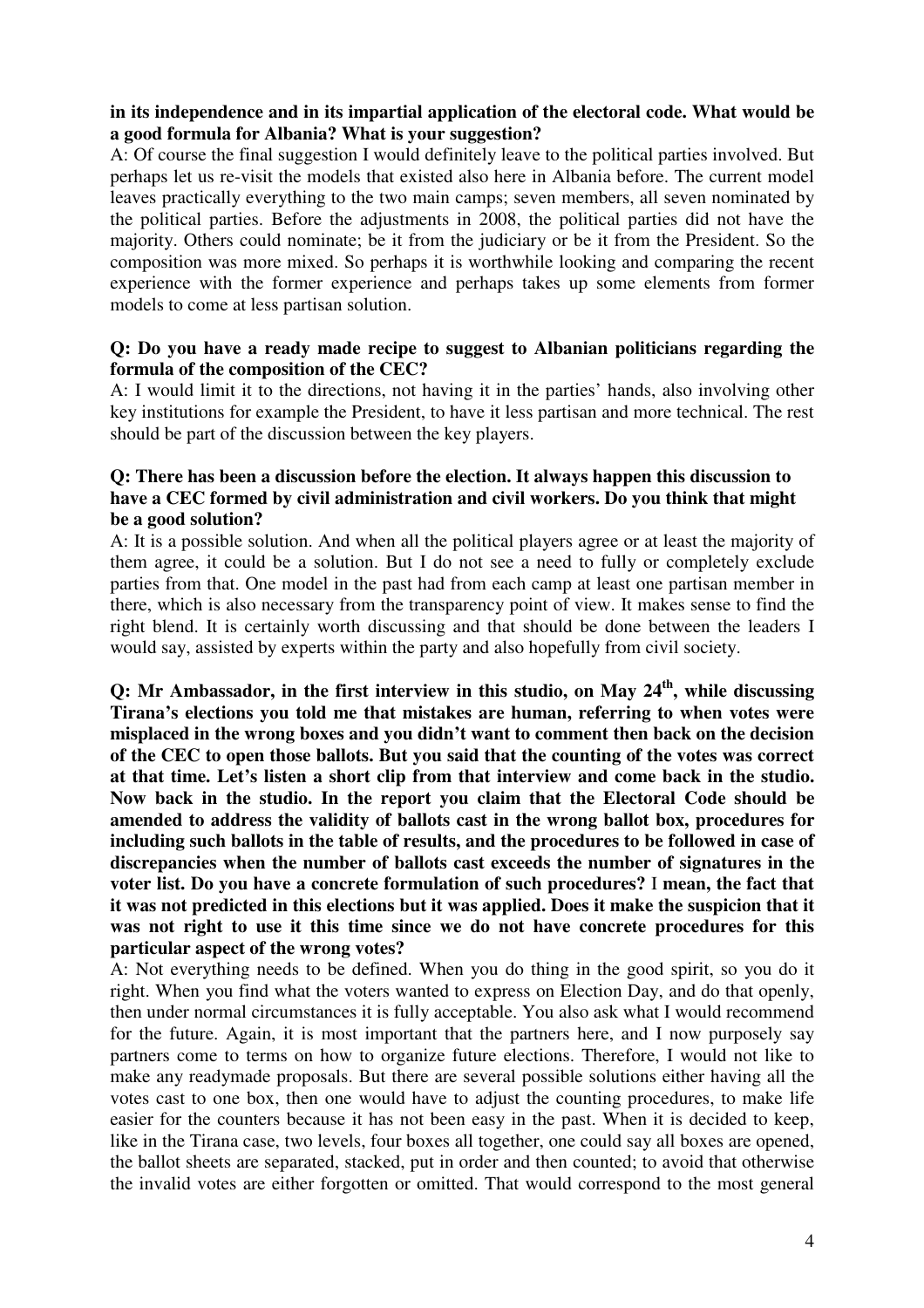reading of the Constitution that every vote should be treated equally and counted and, therefore, should be consistent. On the experience on the last election, it is very worth visiting that point well before the next elections and making it clear, so that a similar confusion is avoided.

## **Q: But according to you, in your comment and in your view, it was not the confusion that affected the result?**

A: It was a very close race, and every vote counted. It was personally, the most dramatic election when it comes to the results I have ever witnessed so closely. We saw how it was at the end of the counting on 14 May and we also saw how the results developed after the counting of the miscast ballots and there was a difference and that made although the difference. And therefore it would be good to clarify as much as possible this issue.

## **Q: All political sides need to read the OSCE/ODIHR report in its entirety, avoiding the temptation to** *cherry pick* **on liked or disliked elements. I like this part of the report because it sounded like you have been following carefully in the past what happened to the report, especially the international reports, especially the OSCE report. Why were you worried that they would cherry pick some elements?**

A: When you take sentences out of context they can have all of a sudden or seem to have a different meaning. Therefore, it is important to read an OSCE/ODIHR election report from the first line to the last line. Some of these *pickings* of some passages, we have seen in the past and it might have been misleading. It might create the impression that either side is right and nothing needs to be done. This is clearly not the case. We need, or the country needs, an electoral reform to make elections better, and safer and trustful.

## **Q: Was it as well a sign that you wanted to point shared responsibility to all political spectrum?**

A: It is a shared responsibility. As I have said the Government has to be forthcoming to a certain extend to the opposition. The Opposition has to be constructive and not just stay away and not to introduce good proposals. There were offers also from the Government in the past 12 months, in making proposals and then it would be adopted. It is not all that easy. It is very important to come to common solutions and to develop it jointly because in democracy sooner or latter every thing changes. The one that is today in the opposition might be in the lead after in the next elections or then latter. The system should work in a transparent way in both directions and therefore a high degree of consensuality is very important. That can be reached if both sides identify themselves with solutions found.

## **Q: You also say that a full reform should be: a) technically sound; b) widely consulted and certainly not rushed - and this is again well knowledge of Albanian practice; c) consensual to the widest extent possible. What will be the OSCE role in the upcoming reform Mr Ambassador, considering that the last time the electoral reform was done, were Mr Gjiknuri and Mr Byklykbashi, without any advice or consultancy from the OSCE?**

A: Well that was well before I arrived. To my knowledge, there were also some contacts but there should have been more. What we offer for the future and also for the present is our assistance in providing expertise. But, first of all, the partners in politics should start to introduce their ideas, their concepts and then we can help them better. The most important thing to be always kept in mind is that the best and the most sustainable solutions come when Albanians are really convinced that it is good for Albanians and not when it is implanted from outside. Models that exist somewhere else can be analyzed, scrutinized, and also checked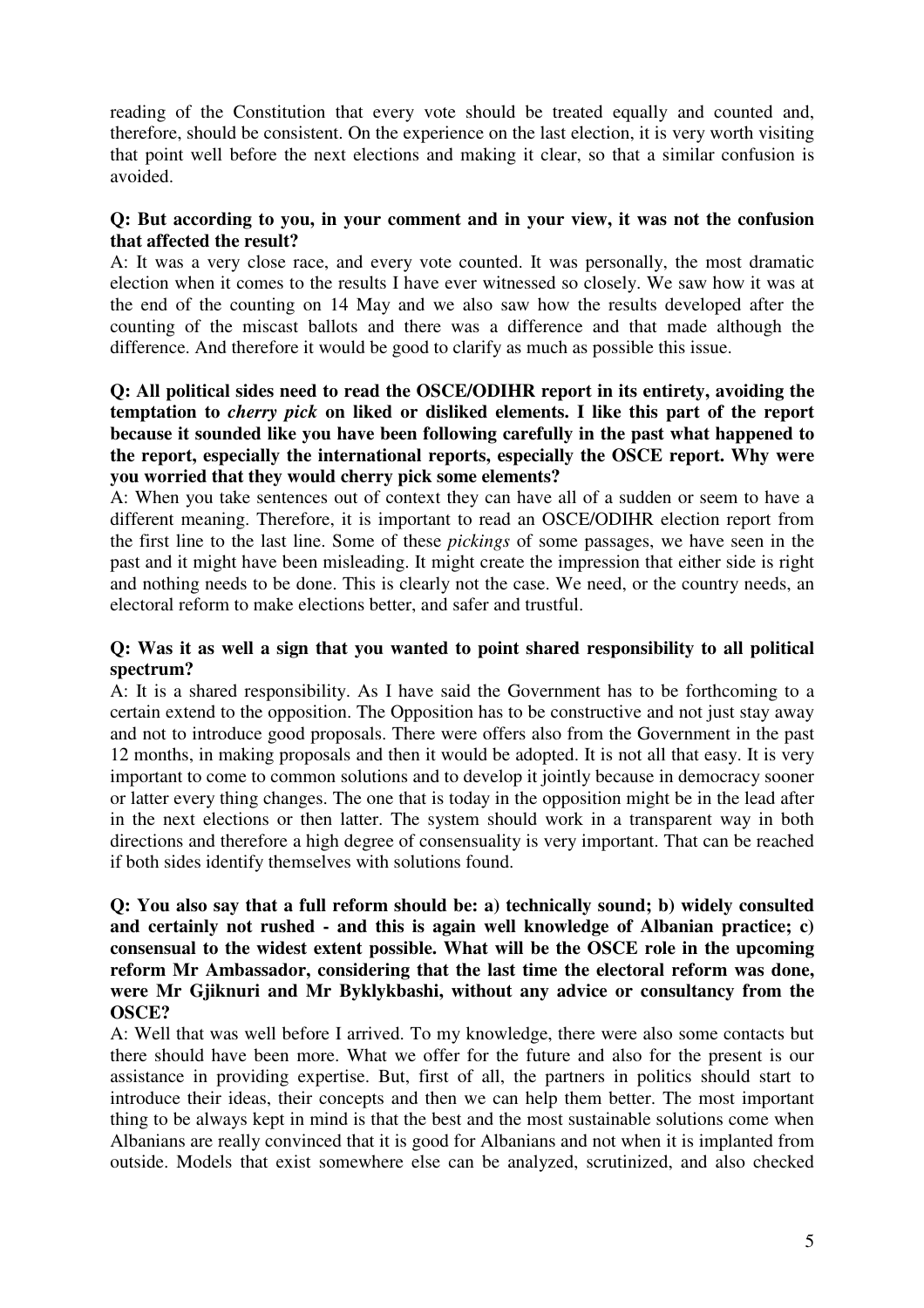whether they are good to work here in Albania. But what they want, what they think is working, this is in the best possible to be answered by the Albanians as well.

## **Q: There is lately a debate on choosing an electoral formula which might be a clear national proportional. What is your comment on such a possibility?**

A: It is a very similar answer. It is good to compare the different models that are there in the world.

## **Q: Would it be good to be implemented?**

All of them or most of them are considered to be serving the democratic purpose. That really depends. The important thing it to try not to make it too complicated. Usually simple things work better. That would also be a general recommendation - try to make it simple and then it works better

**Q: As far as I recall from my journalistic career, Mr Ambassador, before every election the Albanian political parties were busy making a last-minute electoral reform, and we have been reforming our Electoral Code for every single election. In your opinion, after all these adjustments we have made why we haven't yet an implementable electoral code for Albania, or how come we have not chosen yet what is best for our country?**

A: That might be understood easier when thinking what is really needed to make a law, to make a regulation work. This is the good will of making it work. I wish we could see more of that good will in the future. There has clearly not been enough in the past. I said also that the current electoral law is good enough to hold elections, and it would also be good enough to hold other elections in the future. But to make the system safer, more transparent, more understandable, and also easier to handle, an electoral reform would be necessary, and it should also be more respected. So there I am back to good will: good will in meeting legal deadlines, good will in nominating election commissioners, these volunteers who do the hard work throughout the elections. All these elements add up to a successful election. And there has been progress also in these elections.

# **Q: Mr Ambassador, if we had a timetable in front of us with reform steps that the politicians should follow, when should be the starting day?**

A: A timetable?

#### **Q: Yesterday?**

A: That would be wonderful but procedural steps have to be taken in the parliament. But clearly as early as possible! As early as possible!

## **Q: In 2012, next year, the Assembly will elect the new President of the Republic but the debate has already started, not only about the re-election of the current President, but also to change the method for electing the Head of State. There is an option being debated right now about the President's election by popular vote. What do you think would be a good solution for Albania?**

A: Now we are less than 12 months to the voting procedure. So a really fundamental change is probably not advisable because just like electoral reform, or any other reform, like the judicial or that of the civil service, this would need sound discussion. I have a lot of understanding for the idea of Albania seeking to join a large number of countries in the region by having a directly elected president. It really could make sense but one also would have to see whether then the Office of President should be mainly limited to largely ceremonial functions, or whether it should include also some additional decision-making functions that are not there yet but which have there in the past. For the procedure, as it is laid out in the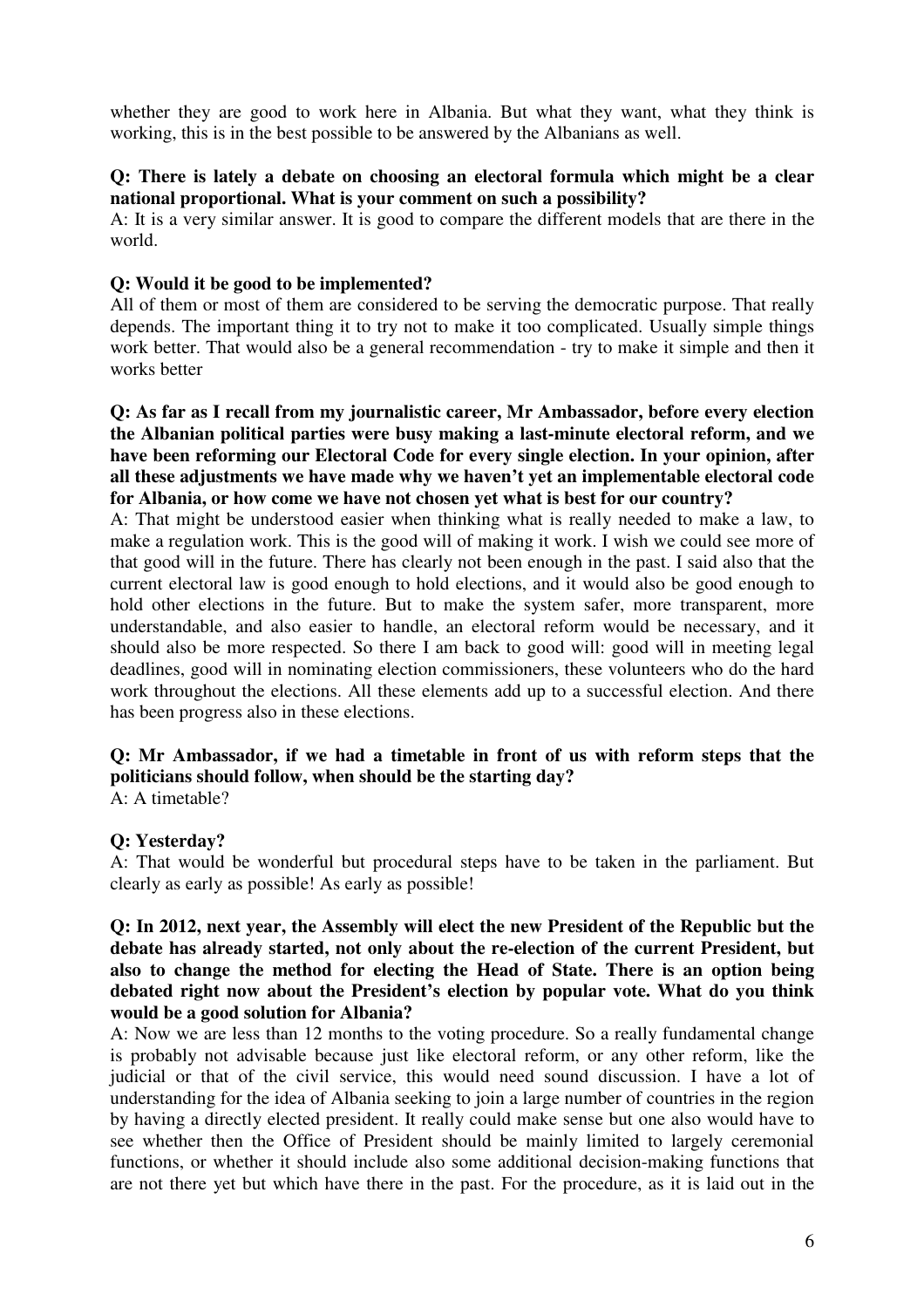constitution, the newly established rule has not been used even once so it should be tried out. For me personally, if you allow me to weigh, what I would like to see is searching discussions on who could be the candidate or the candidates. This is very important because he or she is the Head of State and it should clearly be done in an unpartisan way, and this is probably the most important element, and that needs a big personality. It could be the current President, it could be another candidate but that is also to the people and also to the political parties to look into who could meet these conditions for the next President.

## **Q: In your view, should it be a consensual candidate because the majority does not need any help in terms of votes. They have all the votes necessary to elect the new president. Do you think that the vote should not be that important when electing the next president but it should be a wider selection, a more consensual President?**

A: The constitution I think is clear in that, so in the first three rounds a qualified majority is needed. That would show that the consensus is there, and, therefore, I would like to repeat what I just meant as an invitation: look intensively for a good candidate or good candidates, and then round number four which requires less than qualified majority is not needed. Therefore, the instruments are there but it clearly depends on who will be the candidate.

## **Q: There are some names rumored in the media already. And there are women's names as well! Do you think that Albania is ready for a female President?**

Why not, why not! A woman or a man, if they have the right stature, and an independent, non partisan, stance, they could do it. Sure!

**Q: We leave now the real politics to move to some more social problems maybe, and not only. Some problems that according to the opposition were related to the elections: I am talking about the 21 January tragedy. You say in the report that, "How these deaths occurred and the identification of those responsible must be a focus of the ongoing inquiries." But meanwhile, "neither the General Prosecutor's Office nor the inquiry committee has been able to present any tangible results." What is your comment in this regard? Have you been asking these officials, both government and opposition, what is happening with the inquiry?**

A: We did that to a large extent as far as the respect for an ongoing investigation permits. Also our partners, namely the United States have supported a swift investigation, and this is clearly necessary and we would like to see more results, of course correct results. This is due to the families of the victims, but this is also due to the general public wanting to have transparency and clarity on what really occurred on the 21f January.

#### **Q: Do you think is it normal that there have been these delays regarding this inquiry?**

A: It is a long period! It is September now! That is eight months! They were serious incidents, and perhaps even less serious incidents require time for a truthful investigation; but it should be done with the highest urgency.

## **Q: I read also in the report that while in all modern democracies, the ruling coalition has the political right to** *govern***, the need also to involve the opposition in the policy making process is vital, is important. How does this non applicable principle affect Albania's democracy? How do you suggest overcoming this?**

A: Through dialogue! The Government is elected through the majority, so it is a political right, yes! But it's also a legal right because it's on the constitution, and so the ones who are in government have the full right to govern. But in view of the constitution, at certain stages, the Opposition also becomes part of the government, as things stand always when you need a qualified majority. That is why dialogue by consensus, by talking openly, by introducing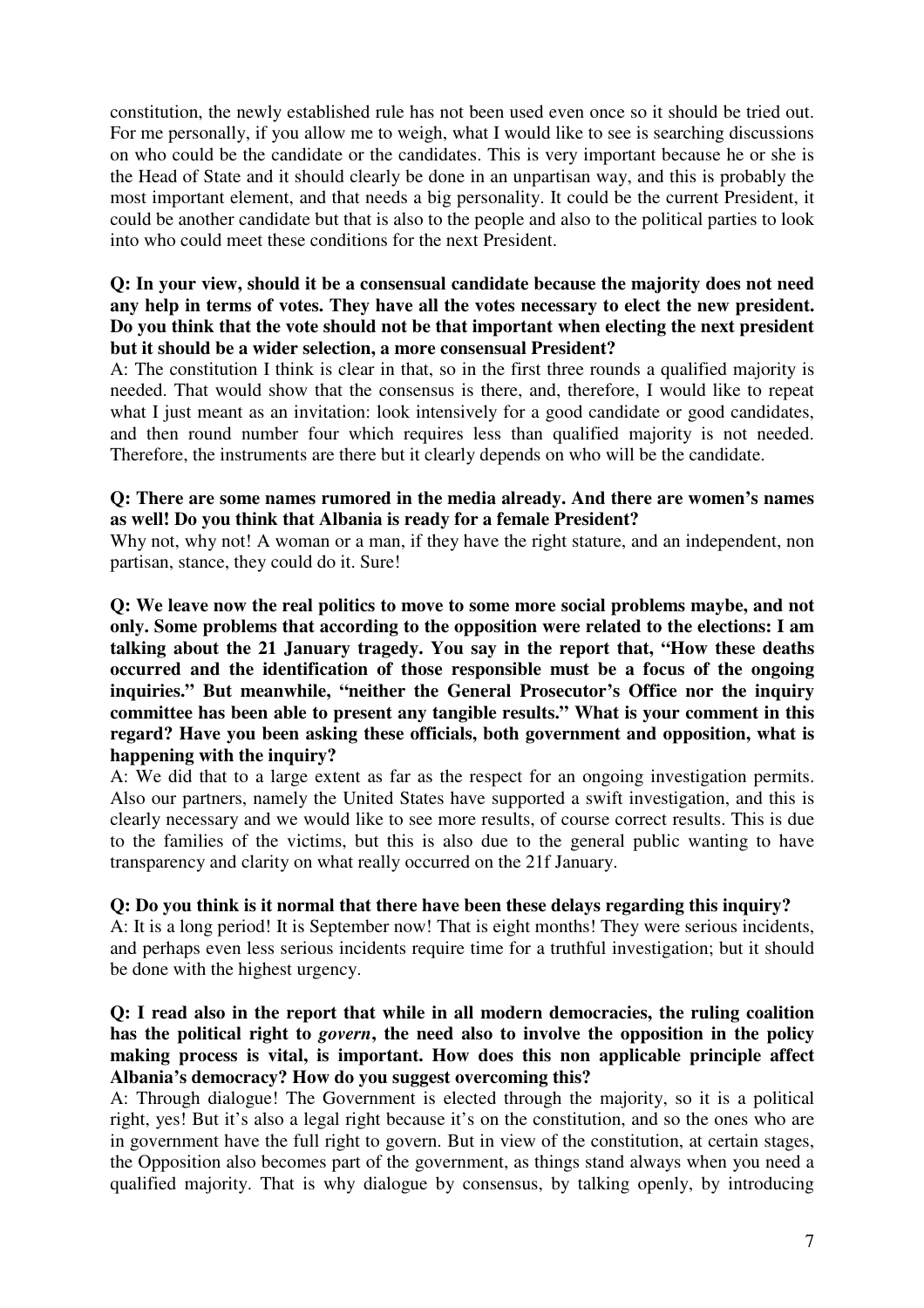constructively good proposals and also by accepting that one cannot get a 100% ready made solution from one side only is so important. It is really coming together and identifying the common interest of the people and this is clearly moving ahead with the reform agenda, moving ahead in the direction of European integration, and that needs both sides. I just to recall what we said earlier: in a democracy it is like revolving, a government might become opposition in the future, and in this sense still be needed, and the opposition might become government, so it should be more seen in the sense of a partnership for Albanians.

#### **Q: And of course we all hope that.**

## **Q: And we are back again continuing our interview with Head of OSCE Presence in Albania, Ambassador Eugen Wollfarth. Mr Ambassador, although Albania, you say in your final report, has committed itself to adopt specific rules on strengthening public transparency and consultation in the legislative process, it still appears to be selective. What are the implications of this non functioning transparency rules?**

A: The implications are that the public must be informed or have access to information as good as possible. Media certainly have an important role in that but not everything can be left to the media. It is also access to information on how decision-making takes place, on how the authorities work, on how legal demands are being processed. It is a very important issue. Transparency is extremely important for understanding democracy. It is also very important to manage institutions because it is related to compliance, which is one of the other words for corruption or anti-corruption, when you comply with rules and it is also transparency on how a decision is being taken and that automatically makes corruption much more difficult, and hopefully in some cases excludes that. That is very important.

#### **Q: And transparency is an important element in the system of democracy. Yes, but how about accountability? How do you see that in the current Albanian situation? Do we have public institutions that are accountable in their practical everyday work?**

A: Let me direct the view especially on the Assembly. There elected MPs from all parties gather and usually do that not only in the plenary, they do it also in the committees, that means there is a close look on public expenditure from many sides, including the Opposition. This is a very important place to have a high level degree of transparency and also checks and balances to see whether taxpayers' money was spent in the right way. And that automatically leads to a very high degree of accountability.

# **Q: Before going to a question that is directly related to the MPs and their immunity, what is your comment on the fact that in the last 20 years of Albanian democracy we have never had a top official or a minister going to trial for corruption or a similar crime, what is your take on that?**

A: I do not pretend that I am an historian knowing all the aspects of the Albanian life and especially of the important individuals. And I do not want to be funny in saying: perhaps nobody committed anything that might bring him or her to jail. But it might also be that some of the cases that occurred were protected through immunity. Therefore, it is also very important to have the mechanisms in place in case of good reasons to be convinced that a crime was committed and that immunity can be lifted through a defined procedure, for example such as that belongs to the Assembly, again with a high degree of transparency, and involving the Opposition.

#### **Q: So your suggestion is on lifting the full immunity for MPs?**

A: Depending on the case. Immunity was not invented to make business easier for MPs. It is there to make their work independent for the people. When not used in the proper way, under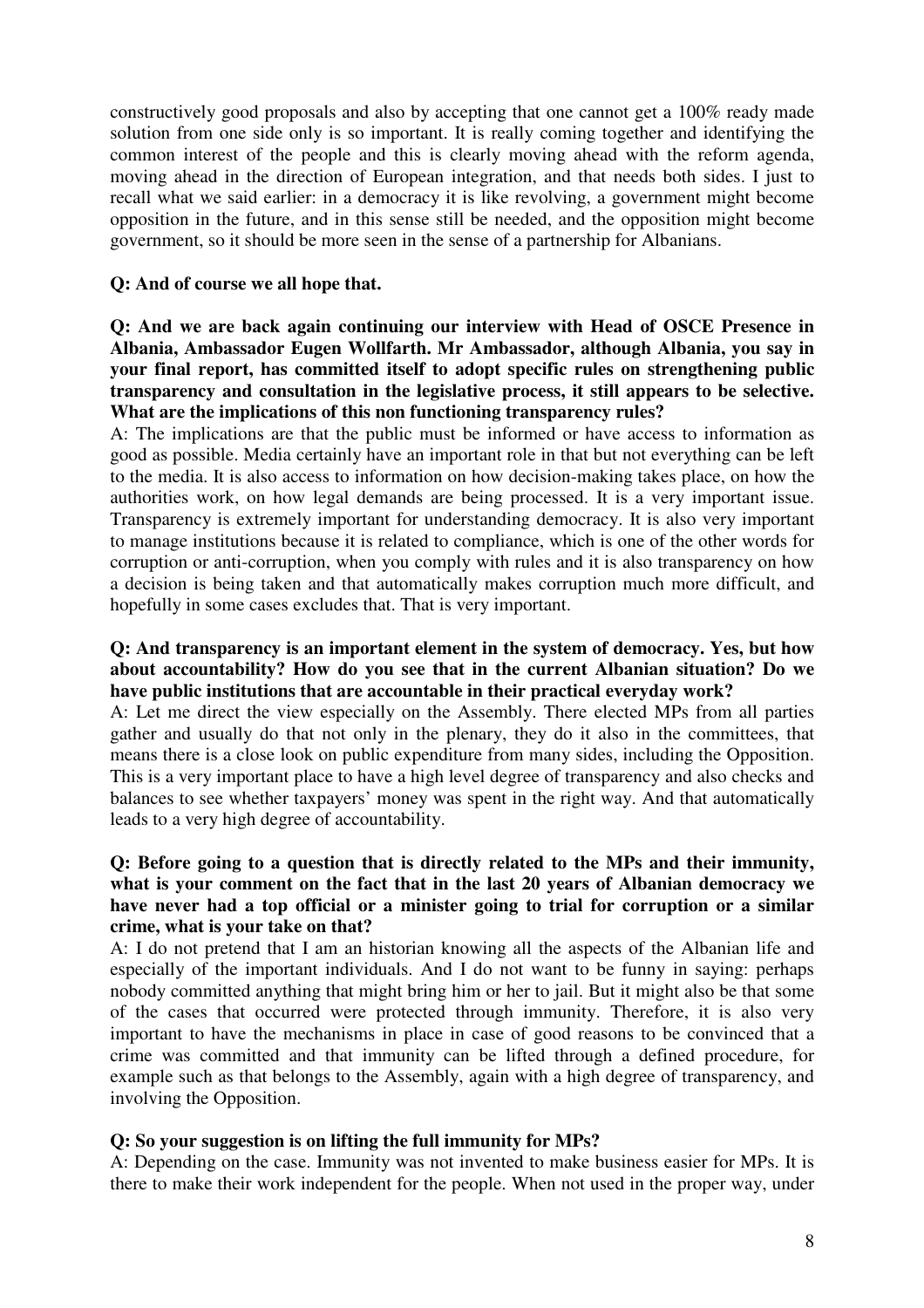certain circumstances, it could and may be it should be lifted. But as a starting point in many countries, in many old democracies, this is a traditional tool to protect MPs, making sure that they are not under pressure, that they can decide because they were elected by the people, and that they can decide in a free way according to what they believe is best for moving the country forward.

#### **Q: But there is still a concern that I found in your report that, "the Assembly's approval of this provision seems open to debate as the declaration could be turned into an obstacle for possible criminal proceedings"?**

A: When there are crimes committed they should be prosecuted. When prosecution is not possible due to immunity, then that mechanism should be in place to decide on according steps.

## **Q: So, to define it step by step.**

**A:** Right. This is clearly not about the abolition of immunity. That is an important element in most democracies for good work, but it should be used properly.

## **Q: And again, I have another topic that occupied an important space in your report, the constitutional court judges, and what happened between the Assembly and the candidates that the President of the Republic suggested. "The Assembly needs to provide a solution to this issue," is the statement in your report. What is your comment in this regard? What is the solution?**

A: The Constitution has several stipulations that, if read together, seem to make a solution possible, but that would then again be against the spirit of the Constitution and having the judges appropriately in place. Therefore, a solution should lead the Assembly into joint decision-making and in that case definitely with a qualified majority, and find a way how to make both ends meet that don't want to fit together. I think it's very important and I have the impression that many share that these judges are nominated as soon as possible, of course without breaking the rules. Therefore, through the Constitution, the Assembly is empowered, when having the necessary majority, to adjust the rules and when that is done after public discussion and the necessary degree of transparency, clearly not only the spirit of the Constitution is met, but then the way is also free for judges to be nominated.

## **Q: Mr. Ambassador, in your knowledge, or as far as you are aware, do you think that politics interferes with the justice system, in voting in favour or against one judge or another.**

A: I have not seen really any heavy cases during the last 12 months, but sometimes opinions are made public that could influence judges, but then again normally judges should also be independent enough to ignore them. The other thing is when, not only with words, but when it has to do again with compliance with corruption, but this is not very transparent for us.

# **Q: Why?**

A: For obvious reasons. Who would put that in a newspaper or television, what he or she is doing.

#### **Q: But your resources do not come from newspapers only.**

A: Not only, that's right. That is true.

**Q: Last week, Mr. Ambassador, an Albanian judge was executed in Vlora in a terrible attack. I believe you have seen it. It was the first in our twenty years of democracy. The Albanian authorities considered it as an attack on the state. How did you perceive it?**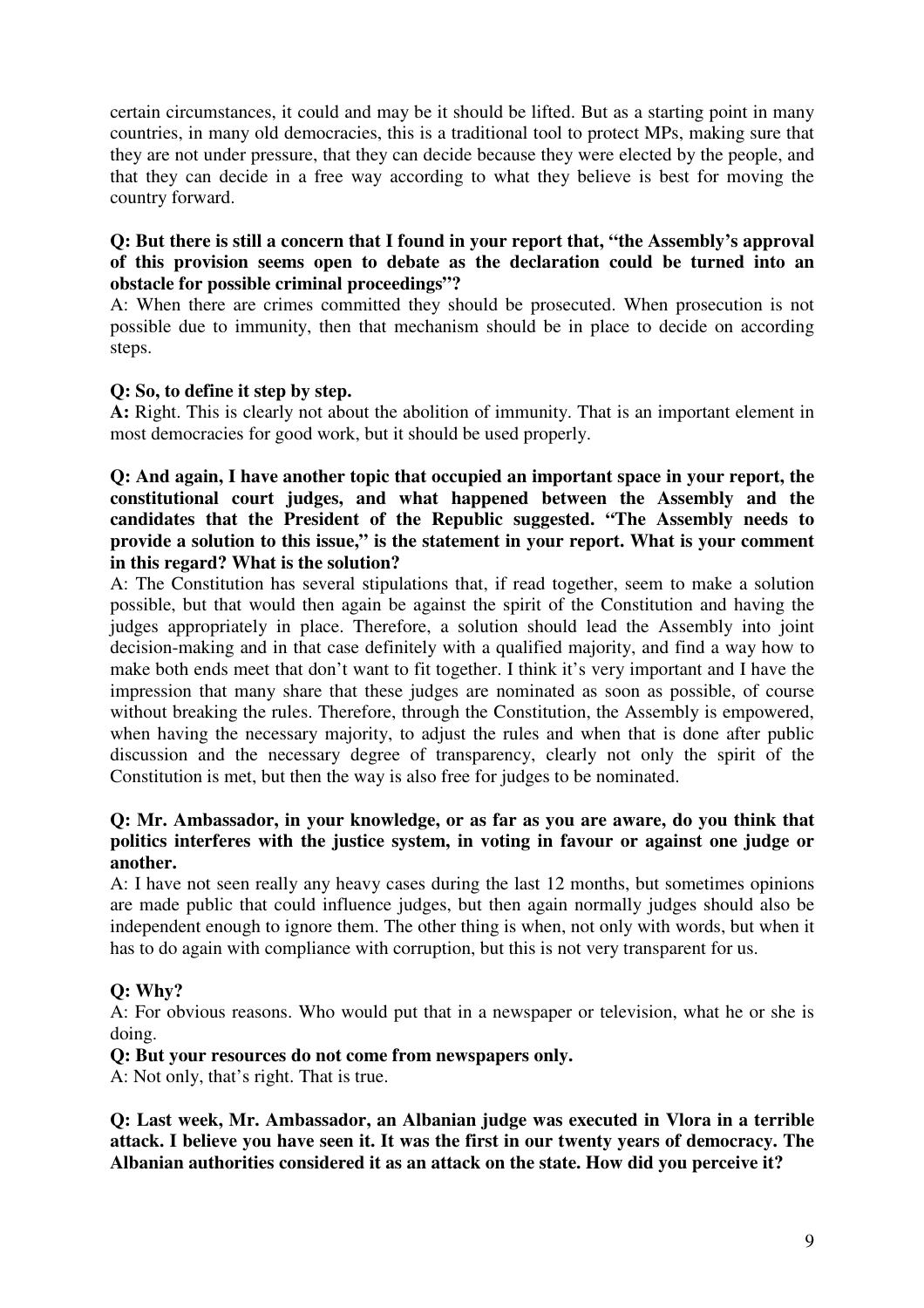A: This is a shocking and absolutely unacceptable incident. It is a crime, it is a murder, and it needs not only a full investigation but also needs to be fully condemned. This is clearly not helping to have respect for the rule of law, but this is not Albania. I hope it stays an isolated incident and I clearly condemn it.

# **Q: Mr. Ambassador, the public as well has been following your statements in the past regarding delays in the** *Gërdec* **court hearings, and actually also in the report you state that the public remains disappointed and frustrated by the protracted nature of this case. "It deserves some concrete answers so that lessons can be learned". Mr. Ambassador, have you asked this question to the Albanian authorities?**

A: Yes, we did, and we acted on the lessons learned. One is that for a couple of years now after the incident, we support the Ministry of Defence in dealing with the old surplus ammunition and chemicals in an appropriate way and the situation is becoming much safer now. No such incident has occurred again, clearly not in this magnitude. The clean up process is now done in a professional, safe, and responsible way. It should have been done earlier. On the Gërdec case itself, there seems to be too much playing with the system, because it is not only the judges responsible of a case, but also the ones who contribute. And one important role is that of the lawyers. They have to appear in court and not lead to dragging out the case by staying away from the court, because that has led to so many adjournments. Families and the victims, but also the general public have the right to know what went on and also to see those who are responsible convicted, if they are found responsible after a due process.

#### **Q: And I believe the families of the victims as well need to know who was responsible for their loss. But I need again to stress the same question. What was the answer that was given to you by the Albanian authorities when you asked them about these delays?**

A: Something is in procedures. Of course defendants have the right for their lawyers to be present and they do not show up and so on, and this is not satisfactory. I also went public on that and for a certain period there were some improvements, but now it should clearly come to a conclusion while following the rules. This is very important.

## **Q: Another problem that you touch upon in your report is property reform. "Public and private investment and lending remain hindered, as property ownership can not be guaranteed yet. Currently, few owners have had their claims resolved and there are issues in the courts. It appears one of the biggest problems of Albanians right now." Who should be held responsible for this unsolved issue in Albania, Mr. Ambassador, according to you?**

A: The responsibility, of course, is with the Albanian state authorities. Since 1991, it is a democratic country, but the time before is a big source of the turmoil we see, from the old regime or even the time before. But it is with the state authorities. What we do with EU support is to help provide and collect information and also maps, so that the state authorities can decide to whom to attribute a land title or property title. Therefore, the answer is clear: it is with the state authorities. The work needs to be taken in a very careful way and it is not a swift action, and therefore it takes quite some time.

# **Q: Can you tell us a bit more what made you participate in a joint project with the EU to register properties in south Albania? Can you tell us a bit more about the project?**

A: It is a very important stretch of land and the World Bank is by the way doing a part in the more urban areas. This stretch of land in the south is very important for the economic development and for investors. In this very tourism-oriented case it is important to know to have that security to really have the property title, otherwise the problem is that you shy off investors and the people in the south also need jobs.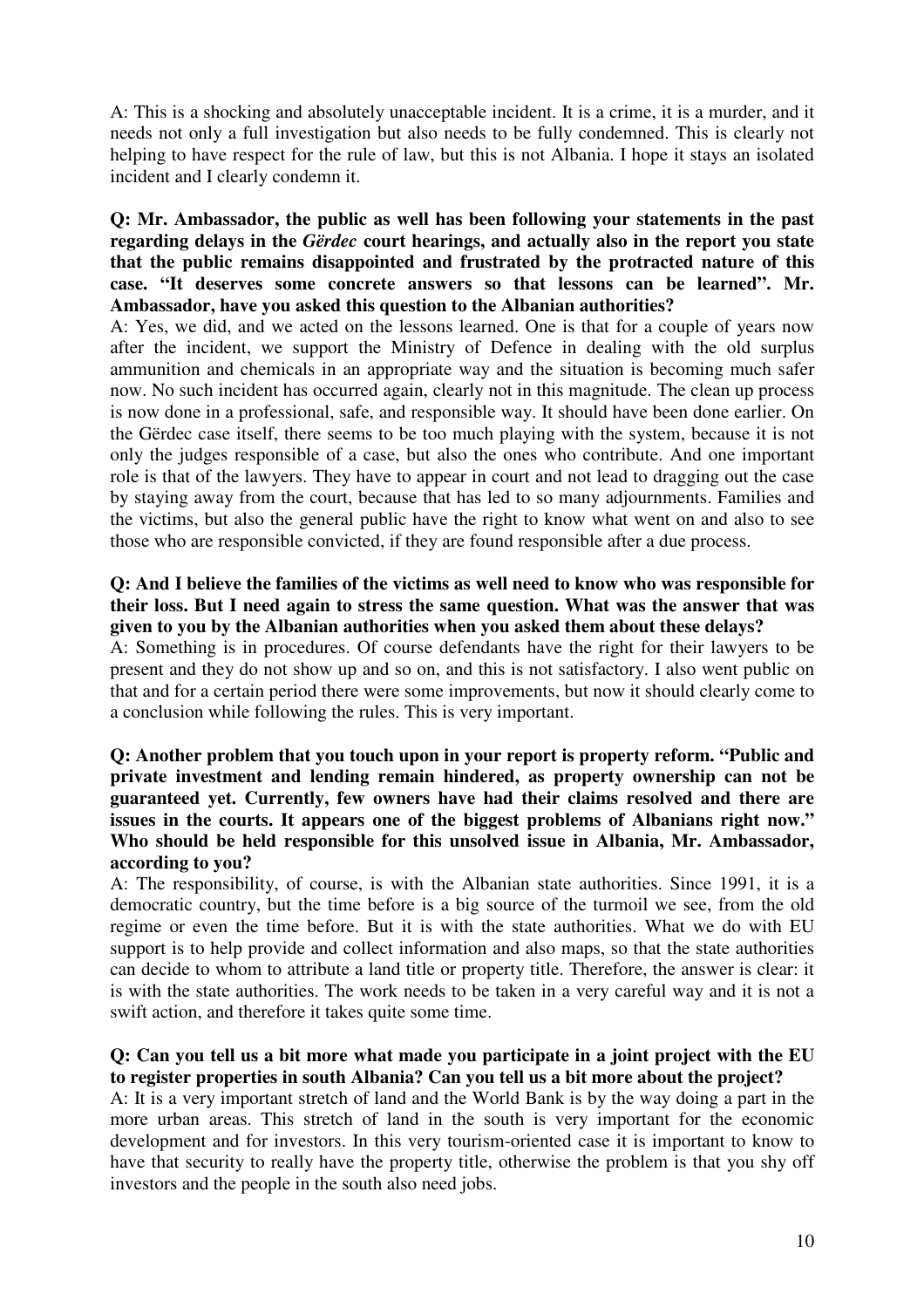## *(Commercial break)*

**Q: We're back, Mr. Ambassador, to discuss the last part of our interview, which will probably be the most interesting because we are going to talk about your experience as a normal person and not only as an ambassador in Albania. But let's focus again on another very interesting topic, I believe, corruption. "Efforts to pursue senior state officials accused of corruption remains an issue," you say in your report, which I am referring to all the time during this interview. So why do you think that the fight against corruption is almost a lost battle until now in Albania.**

A: Well, I have never put it in these words…

## **Q: No, these are my words.**

A: It's worth fighting against it. It is a complex task because it seems that no sector is completely excluded. Therefore, it is a comprehensive task and the media can also help, and also the interest of the public. Also some conduct of the public, be it private persons or enterprises, in trying to avoid paying. Pay only the fees that are requested for services according to the publically accessible rules, not more, and also not less. Because otherwise it is definitely a lose-lose situation, because with corruption the overall cake shrinks, it does not get bigger, it does not even stay the same, it gets smaller because a very low number of people get a certain service and others are excluded whilst paying for it. And this is leading to unrest and certainly not to a sound development. And it is also a problem to attract investors who want to have clear rules and a good return on investment.

## **Q: Do you think now it's time to change the way Albanian authorities address the problem?**

A: There is a discussion about it. Intensification in raising awareness could be even bigger, but it has started to be tackled and they should not shy away. They should continue and should do it at all levels. It is not only a national task, it is also a task in local communities. It seems like no sector is excluded, so one should be conscious everywhere. Sometimes even within enterprises, very often it is forgotten that in private companies that this phenomenon exists as well and it's detrimental.

# **Q: Talking about enterprises, we can not leave outside this interview and this very nice discussion together, the media, which is a very important factor in the whole of Albania's health as well. Your report says: "The government is able to 'encourage' certain media over others by either selectively attributing public advertising or by using certain provisions of rental contracts, etc." Can you be more concrete, Mr. Ambassador?**

A: I think what was quoted was relatively concrete. What it is very important is that the media have access to politicians and public events and they can report and that there is a balanced reporting. It is also allowed to have, separate from reporting, commenting, and that it comes from different political angles and that the public has the possibility to select or to follow different media. That is very important. When it comes to taxpayers money, when for services like publicity or information, when handed to the media it should be distributed in a way that there is no imbalance. That might have to do with the size of the company, a major television chain might get more publicity or information spots than a smaller one, but there should be transparency and equal distribution and clearly not just putting it into one television channel or limited only to the public television. That would be considered as unbalanced.

# **Q: Is OSCE worried about media independence in Albania?**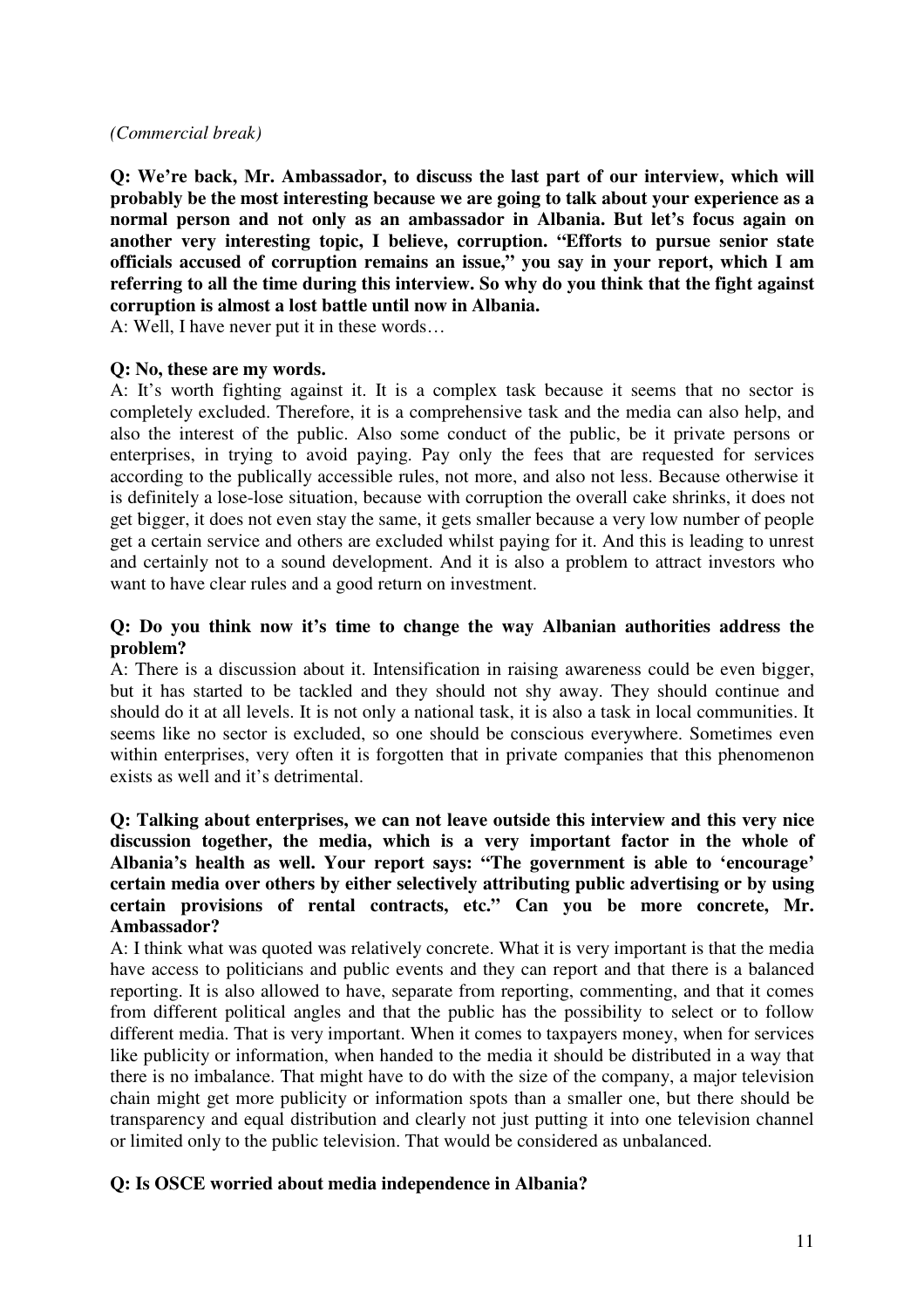A: It is an important issue that we follow constantly. There is freedom of the media here in Albania and this is very important. This is again one of the upsides in public life here and that plays an extremely important role not only in election time, but for democracy in general, to have these different angles. When you have such an important issue, you are always concerned. Are recent developments against media freedom? Are they in favour? Do they have an effect at all? There we carefully observe and we try to also assist when necessary to keep it on a good track.

# **Q: Mr. Ambassador, after one year of working and living in Albania, actually enjoying Albania, you have been very active going out of Tirana and abroad. First, in your view, what is the biggest weakness of Albania and Albanians?**

A: This is hard to tell for me, and I would rather go to the biggest strengths and this is the optimism and the warm welcome I got, but surely the optimism. The country has seen a lot of progress in the last 20 years. After the opening towards democracy, it has seen a tremendous economic development, but clearly the people need more and better paid jobs. They will get it. That is interlinked with education. What I would like also to see is parents, not only those who can afford it, but parents who are generally interested to send their children to good schools, and Albanians in that respect are very normal. And the weakness…I come back to that point. I would wish that Albanians would be prouder of themselves. They have all the reasons to be proud. This is a wonderful country. Of course, a lot needs to be done. This is obvious. It is not only a pothole in the street, it's a complex work, and it's about the sewerage system. I have just mentioned education. So there are many things that can ne improved, but this is also the good side. While improving, that also means that jobs are necessary to do that professionally and that generates further income. So that is also a good reason for that optimism, since there are a quite lot of things to do. You can do it with pride and the nation can look forward to more and better jobs. Of course, I don't want to admit that we live in a competitive world…

# **Q: But we do…**

A: … And Albania wants to integrate and therefore preparation for good competition starts with good education and training. So I would invite really to work on that.

#### **Q: I am going to ask you about another personal impression. Do you think the lack of dialogue between politicians is a feature of Albanian politics or a feature of Albanian individuals?**

A: It is not limited to Albania but it can occur somewhere else, too. But over that extended period one really has to ask, if it is really necessary. But I am more to looking forward. I have the impression and I am more and more under this impression that the climate has changed to the better here and we will see progress.

## **Q: And we will stay to the personal experience during this one year Mr Ambassador. You travel quite around the country and media has been following you trips. How do you choose what to visit; why going somewhere and what are your impressions from travelling around Albania?**

A: Albania is a beautiful country and it is fascinating to see the different regions and to see the mayors, or the chairs of the regional councils or the prefects or the citizens living and working in their home area. In most cases, it is really beautiful and it is a sort of moving the country forwards. When we work as a Presence in Albania, we have also Project Offices in four cities around the country. It is to help that the progress takes place hopefully in all parts of the country and not only in the capital. So also when it comes to integration, when it comes to the freedom of the media, when it comes to jobs, when it comes to education, you have a